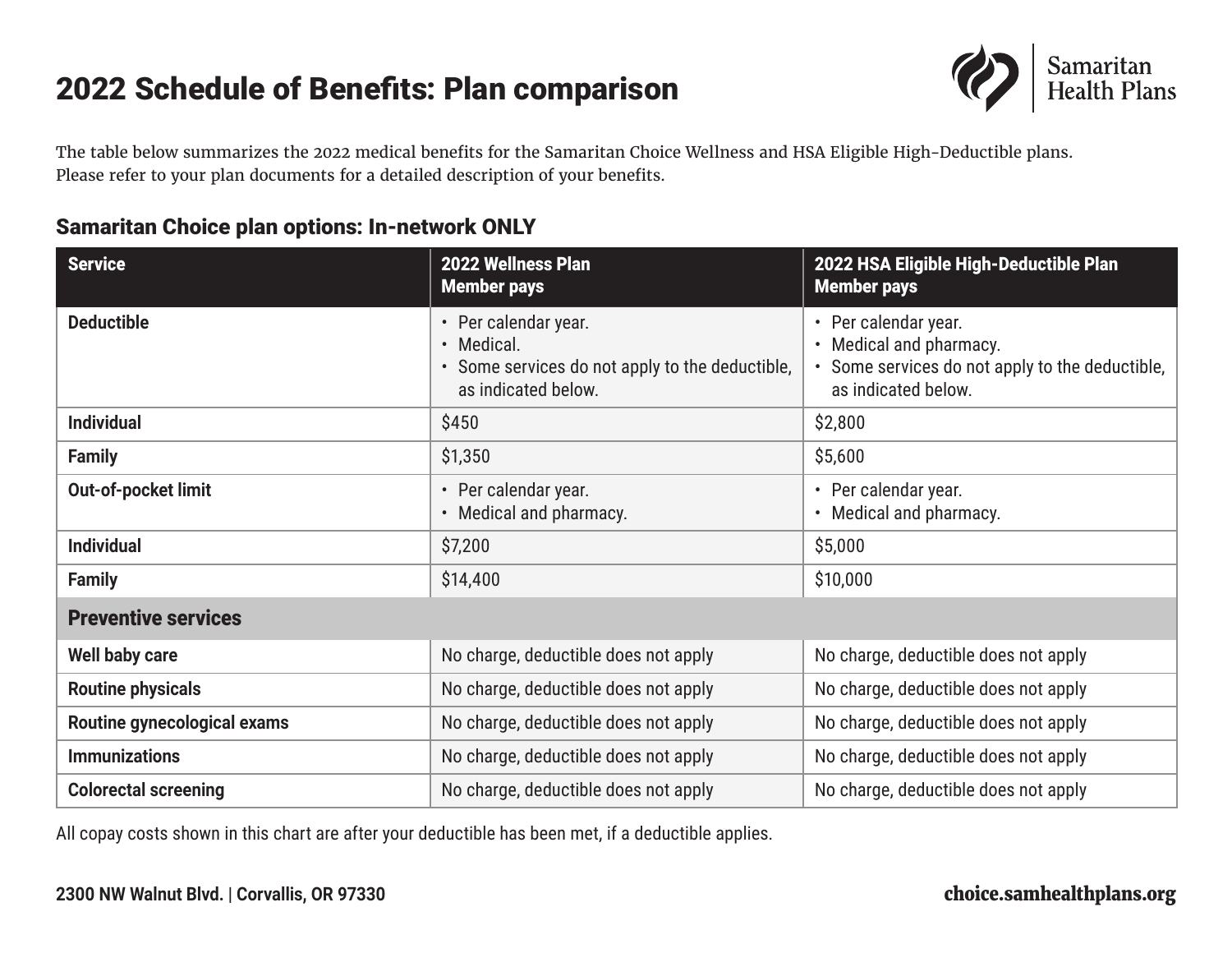| <b>Service</b>                                                                                                                                                          | 2022 Wellness Plan<br><b>Member pays</b>                         | 2022 HSA Eligible High-Deductible Plan<br><b>Member pays</b>     |
|-------------------------------------------------------------------------------------------------------------------------------------------------------------------------|------------------------------------------------------------------|------------------------------------------------------------------|
| <b>Professional services</b>                                                                                                                                            |                                                                  |                                                                  |
| Primary care visits <sup>1</sup>                                                                                                                                        | \$25, deductible applies                                         | \$25, deductible applies                                         |
| In-office procedures                                                                                                                                                    | \$25, deductible applies                                         | \$25, deductible applies                                         |
| <b>Specialist visits</b>                                                                                                                                                | \$40, deductible applies                                         | \$40, deductible applies                                         |
| In-office procedures                                                                                                                                                    | \$40, deductible applies                                         | \$40, deductible applies                                         |
| <b>Telehealth visit</b>                                                                                                                                                 | No charge, deductible does not apply                             | No charge, deductible does not apply                             |
| <b>Urgent care center visits</b>                                                                                                                                        | \$40, deductible applies                                         | \$40, deductible applies                                         |
| <b>Surgery professional (at hospital or ASC)</b>                                                                                                                        | \$60, deductible applies                                         | \$60, deductible applies                                         |
| <b>Care coordination services</b><br>For asthma, diabetes, congestive heart failure (CHF), coronary artery disease (CAD), chronic obstructive pulmonary disease (COPD). |                                                                  |                                                                  |
| <b>Office visit</b>                                                                                                                                                     | No charge, deductible applies                                    | No charge, deductible applies                                    |
| <b>Education services</b>                                                                                                                                               |                                                                  |                                                                  |
| Office visit for specified education services                                                                                                                           | No charge, deductible applies                                    | No charge, deductible applies                                    |
| <b>Hospital / inpatient services</b>                                                                                                                                    |                                                                  |                                                                  |
| Inpatient room and board (SHS facility)                                                                                                                                 | \$175/day, up to \$875 maximum per stay,<br>deductible applies   | \$175/day, up to \$875 maximum per stay,<br>deductible applies   |
| Inpatient room and board (non-SHS facility)                                                                                                                             | \$300/day, up to \$1,500 maximum per stay,<br>deductible applies | \$300/day, up to \$1,500 maximum per stay,<br>deductible applies |
| Inpatient rehabilitative care (SHS facility)                                                                                                                            | \$175/day, up to \$875 maximum per stay,<br>deductible applies   | \$175/day, up to \$875 maximum per stay,<br>deductible applies   |
| Inpatient rehabilitative care (non-SHS facility)                                                                                                                        | \$300/day, up to \$1,500 maximum per stay,<br>deductible applies | \$300/day, up to \$1,500 maximum per stay,<br>deductible applies |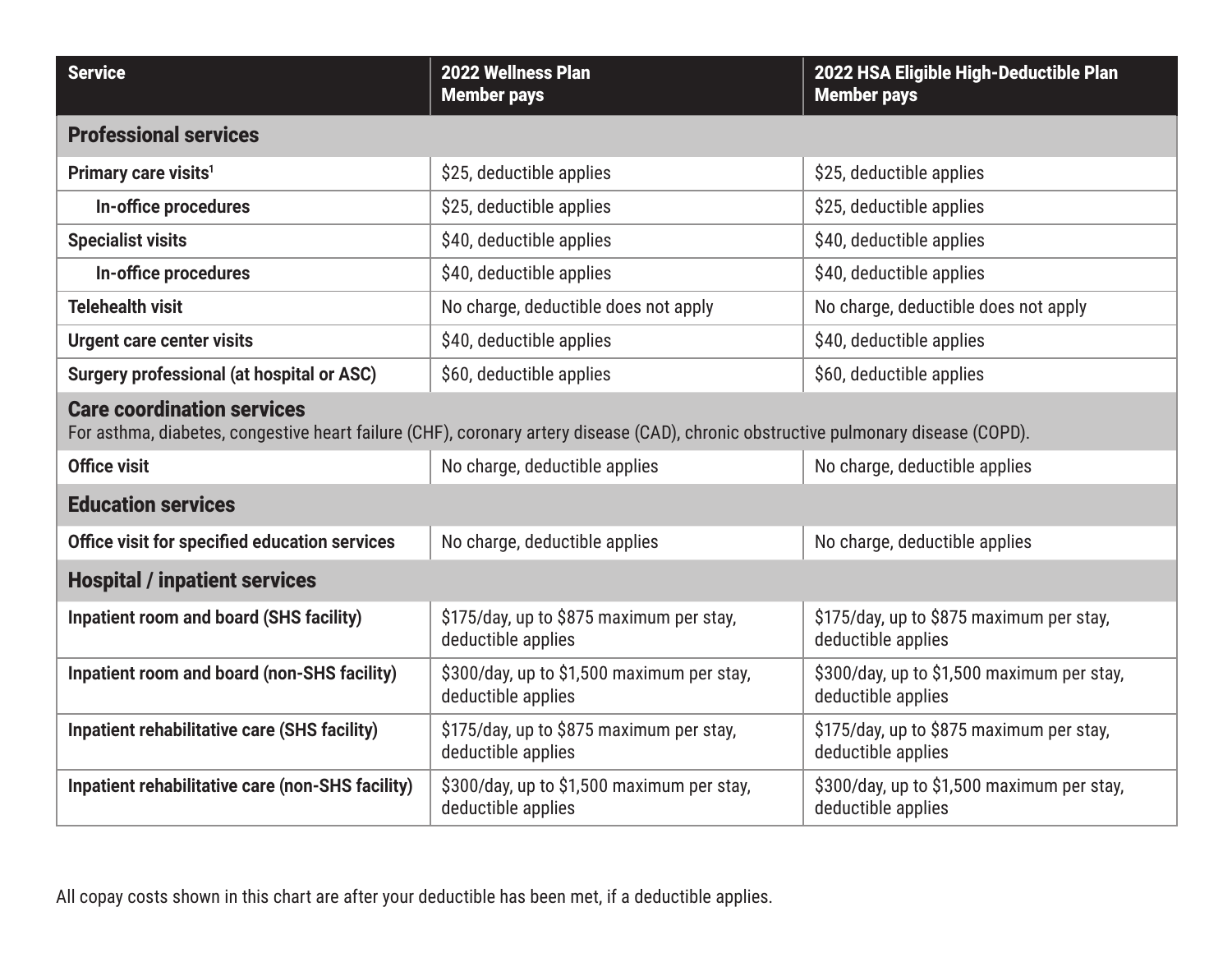| <b>Service</b>                                                                                                          | 2022 Wellness Plan<br><b>Member pays</b>                                                      | 2022 HSA Eligible High-Deductible Plan<br><b>Member pays</b>   |
|-------------------------------------------------------------------------------------------------------------------------|-----------------------------------------------------------------------------------------------|----------------------------------------------------------------|
| <b>Hospital / inpatient services (continued)</b>                                                                        |                                                                                               |                                                                |
| <b>Skilled nursing facility care</b>                                                                                    | No charge, deductible applies                                                                 | No charge, deductible applies                                  |
| Bariatric surgery <sup>2</sup>                                                                                          | \$5,000, deductible does not apply<br>(does not apply to OOP <sup>5</sup> limit)              | \$5,000, deductible applies                                    |
| <b>Outpatient services</b>                                                                                              |                                                                                               |                                                                |
| <b>Outpatient surgery (SHS designated facility)</b><br>(does not include in-office procedures)                          | \$150, deductible applies                                                                     | \$150, deductible applies                                      |
| <b>Outpatient surgery (non-SHS facility)</b><br>(does not include in-office procedures)                                 | \$250, deductible applies                                                                     | \$250, deductible applies                                      |
| <b>Emergency department visits</b><br>(unless admitted to hospital)                                                     | \$150, deductible applies                                                                     | \$150, deductible applies                                      |
| <b>Radiology</b>                                                                                                        | \$25, deductible applies                                                                      | \$25, deductible applies                                       |
| Electrocardiograms (ECG/EKG)                                                                                            | \$25, deductible applies                                                                      | \$25, deductible applies                                       |
| Lab                                                                                                                     | No charge, deductible applies                                                                 | No charge, deductible applies                                  |
| <b>Value-based services</b>                                                                                             |                                                                                               |                                                                |
| <b>Specified surgical procedures</b><br>(spine surgery for pain, arthroscopies,<br>shoulder surgery for osteoarthritis) | \$400, deductible does not apply <sup>3,4</sup><br>(does not apply to OOP <sup>5</sup> limit) | \$400, deductible applies                                      |
| <b>High-tech imaging services</b><br>(CT scans, MRIs, PET scans)                                                        | \$200, deductible does not apply <sup>3,4</sup><br>(does not apply to OOP <sup>5</sup> limit) | \$400, deductible applies                                      |
| Substance use disorder                                                                                                  |                                                                                               |                                                                |
| <b>Office visits</b>                                                                                                    | \$40, deductible applies                                                                      | \$40, deductible applies                                       |
| <b>Inpatient care (SHS facility)</b>                                                                                    | \$175/day, up to \$875 maximum per stay,<br>deductible applies                                | \$175/day, up to \$875 maximum per stay,<br>deductible applies |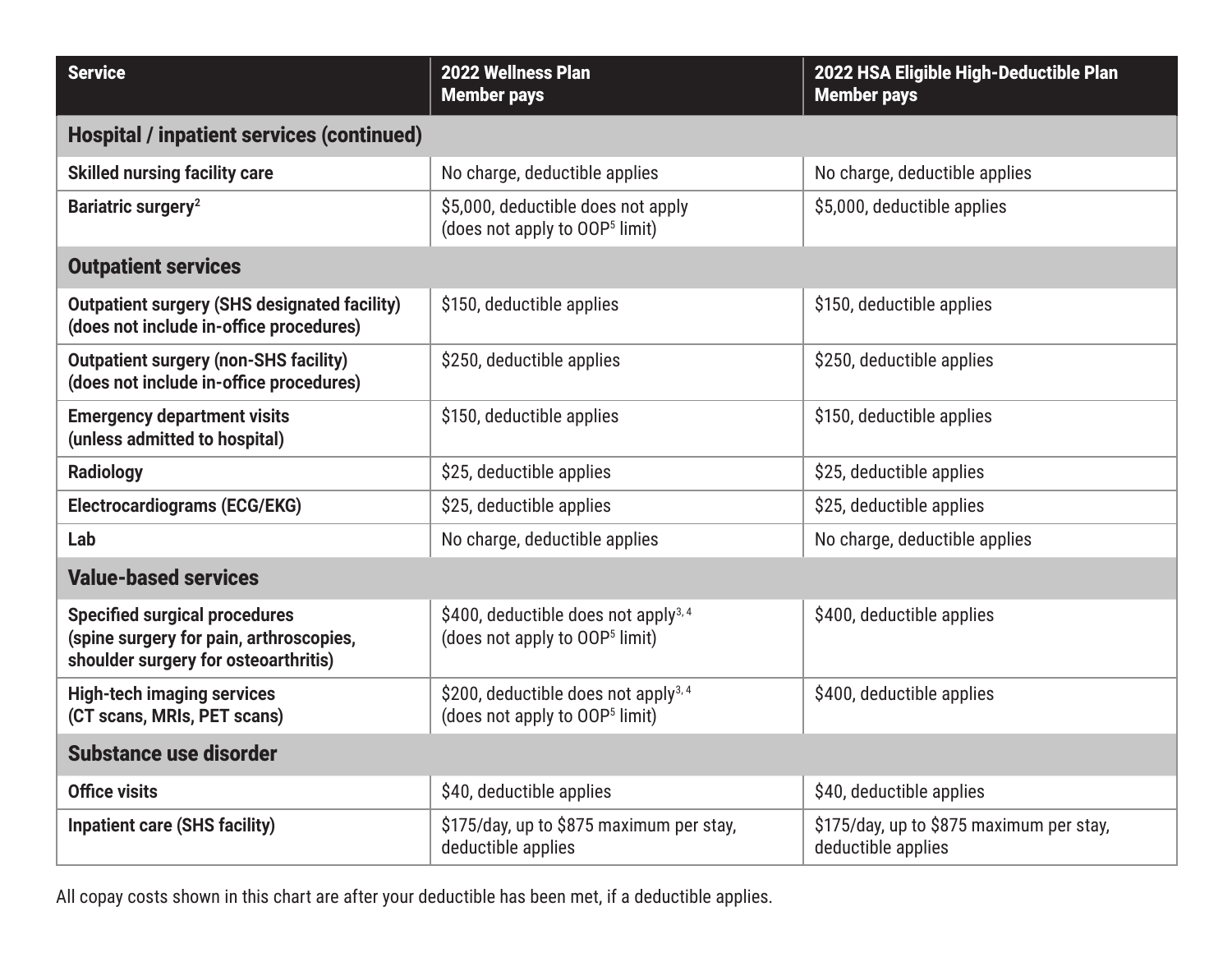| <b>Service</b>                                                                                                         | 2022 Wellness Plan<br><b>Member pays</b>                         | 2022 HSA Eligible High-Deductible Plan<br><b>Member pays</b>     |
|------------------------------------------------------------------------------------------------------------------------|------------------------------------------------------------------|------------------------------------------------------------------|
| <b>Substance use disorder (continued)</b>                                                                              |                                                                  |                                                                  |
| <b>Inpatient care (non-SHS facility)</b>                                                                               | \$300/day, up to \$1,500 maximum per stay,<br>deductible applies | \$300/day, up to \$1,500 maximum per stay,<br>deductible applies |
| <b>Outpatient intensive services and programs</b><br>(including partial hospitalization)<br>for substance use disorder | 30%, deductible applies                                          | 30%, deductible applies                                          |
| <b>Residential programs</b>                                                                                            | 30%, deductible applies                                          | 30%, deductible applies                                          |
| <b>Mental health</b>                                                                                                   |                                                                  |                                                                  |
| <b>Office visits</b>                                                                                                   | \$25, deductible applies                                         | \$40, deductible applies                                         |
| <b>Inpatient care (SHS facility)</b>                                                                                   | \$175/day, up to \$875 maximum per stay,<br>deductible applies   | \$175/day, up to \$875 maximum per stay,<br>deductible applies   |
| <b>Inpatient care (non-SHS facility)</b>                                                                               | \$300/day, up to \$1,500 maximum per stay,<br>deductible applies | \$300/day, up to \$1,500 maximum per stay,<br>deductible applies |
| <b>Partial hospitalization</b>                                                                                         | 30%, deductible applies                                          | 30%, deductible applies                                          |
| <b>Residential programs</b>                                                                                            | 30%, deductible applies                                          | 30%, deductible applies                                          |
| <b>Other covered services</b>                                                                                          |                                                                  |                                                                  |
| <b>Physical therapy</b><br>(SHS physical therapy providers)                                                            | \$30, deductible applies                                         | \$30, deductible applies                                         |
| <b>Physical therapy</b><br>(non-SHS physical therapy providers)                                                        | \$35, deductible applies                                         | \$35, deductible applies                                         |
| <b>Occupational therapy</b>                                                                                            | \$35, deductible applies                                         | \$35, deductible applies                                         |
| <b>Speech therapy</b>                                                                                                  | \$35, deductible applies                                         | \$35, deductible applies                                         |
| Allergy injections (most) <sup>6</sup>                                                                                 | \$15, deductible applies                                         | \$15, deductible applies                                         |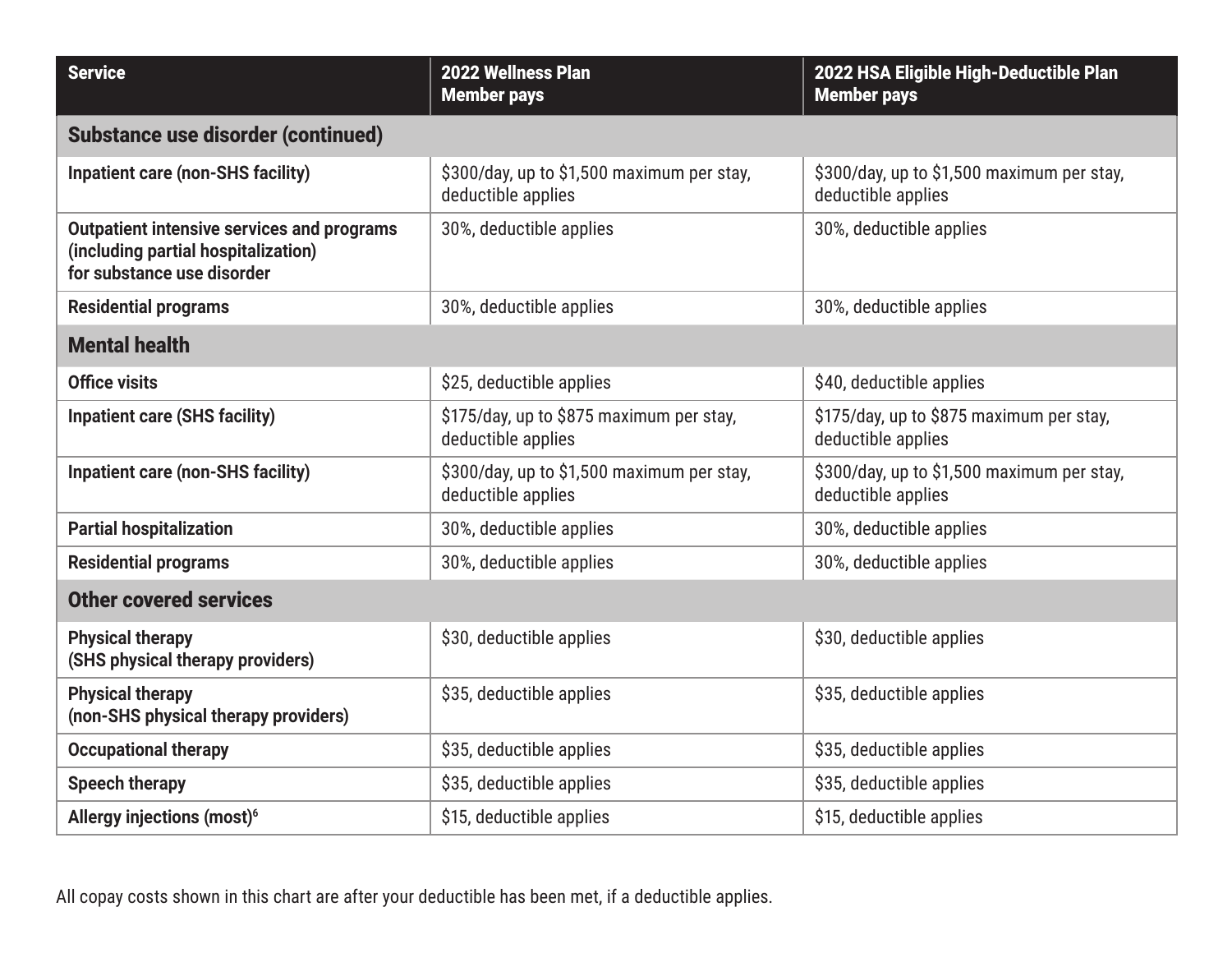| <b>Service</b>                                                                                       | <b>2022 Wellness Plan</b><br><b>Member pays</b>                                           | 2022 HSA Eligible High-Deductible Plan<br><b>Member pays</b>                              |
|------------------------------------------------------------------------------------------------------|-------------------------------------------------------------------------------------------|-------------------------------------------------------------------------------------------|
| <b>Other covered services (continued)</b>                                                            |                                                                                           |                                                                                           |
| Injectables and other drugs administered<br>in the office (other than oral medications) <sup>6</sup> | 20%, deductible applies                                                                   | 20%, deductible applies                                                                   |
| Ambulance, ground                                                                                    | 30% after \$100 copay, deductible applies                                                 | 30% after \$100 copay, deductible applies                                                 |
| Ambulance, air                                                                                       | 30%, deductible applies                                                                   | 30%, deductible applies                                                                   |
| Durable medical equipment (DME),<br>prosthetics, orthotics and medical supplies                      | 30%, deductible applies                                                                   | 30%, deductible applies                                                                   |
| Continuous glucose monitors <sup>7</sup>                                                             | No charge, deductible applies                                                             | No charge, deductible applies                                                             |
| Home health care                                                                                     | \$30, deductible applies                                                                  | \$30, deductible applies                                                                  |
| <b>Hospice</b>                                                                                       | No charge, deductible applies                                                             | No charge, deductible applies                                                             |
| <b>Hearing aids</b>                                                                                  | Covered up to \$1,000/year, deductible applies<br>No limit for children ages 20 and under | Covered up to \$1,000/year, deductible applies<br>No limit for children ages 20 and under |
| <b>Acupuncture</b>                                                                                   | \$35, deductible applies                                                                  | \$35, deductible applies                                                                  |
| Chiropractic <sup>8</sup>                                                                            | \$25, deductible applies. Covered up to \$850/year                                        | \$25, deductible applies. Covered up to \$850/year                                        |
| <b>Panniculectomy</b>                                                                                | 50%, deductible does not apply <sup>9</sup><br>(does not apply to OOP <sup>5</sup> limit) | 50%, deductible applies                                                                   |

<sup>1</sup> Primary care provider visit is defined as services provided by a pediatric, family medicine, internal medicine or OB-GYN provider.

<sup>2</sup> Bariatric surgery is covered only at in-network/designated facilities and subject to its policies and surgical criteria.

<sup>3</sup> Value-based copays do not apply if coded as emergency department services. Cost shares will default to normal benefit for emergency department services.

<sup>4</sup> Value-based copays do not count towards the annual deductibles and out-of-pocket (OOP) limits. Regular copayment or coinsurance must be separately paid as applicable (e.g., office visits, lab, services, etc.).

<sup>5</sup> OOP: Out-of-pocket limit.

<sup>6</sup> Contact Customer Service at 541-768-4550 or toll free 800-832-4580 (TTY 800-735-2900) to determine your copayment or coinsurance levels for applicable services.

<sup>7</sup> Procedure codes that apply to the continuous glucose monitor benefit are as follows: A9276, A9277, A9278, K0553 and K0554.

- 8 Chiropractic benefit only includes manipulations and exams. This benefit does not include X-rays, labs, other radiology or other services that are not considered to be a manipulation treatment.
- 9 Panniculectomy coinsurance does not apply to the out-of-pocket limit or deductible. Services will only be covered when bariatric surgery has been performed at an in-network provider facility and will only be allowed after bariatric surgery has been authorized and performed by an in-network/designated facility.